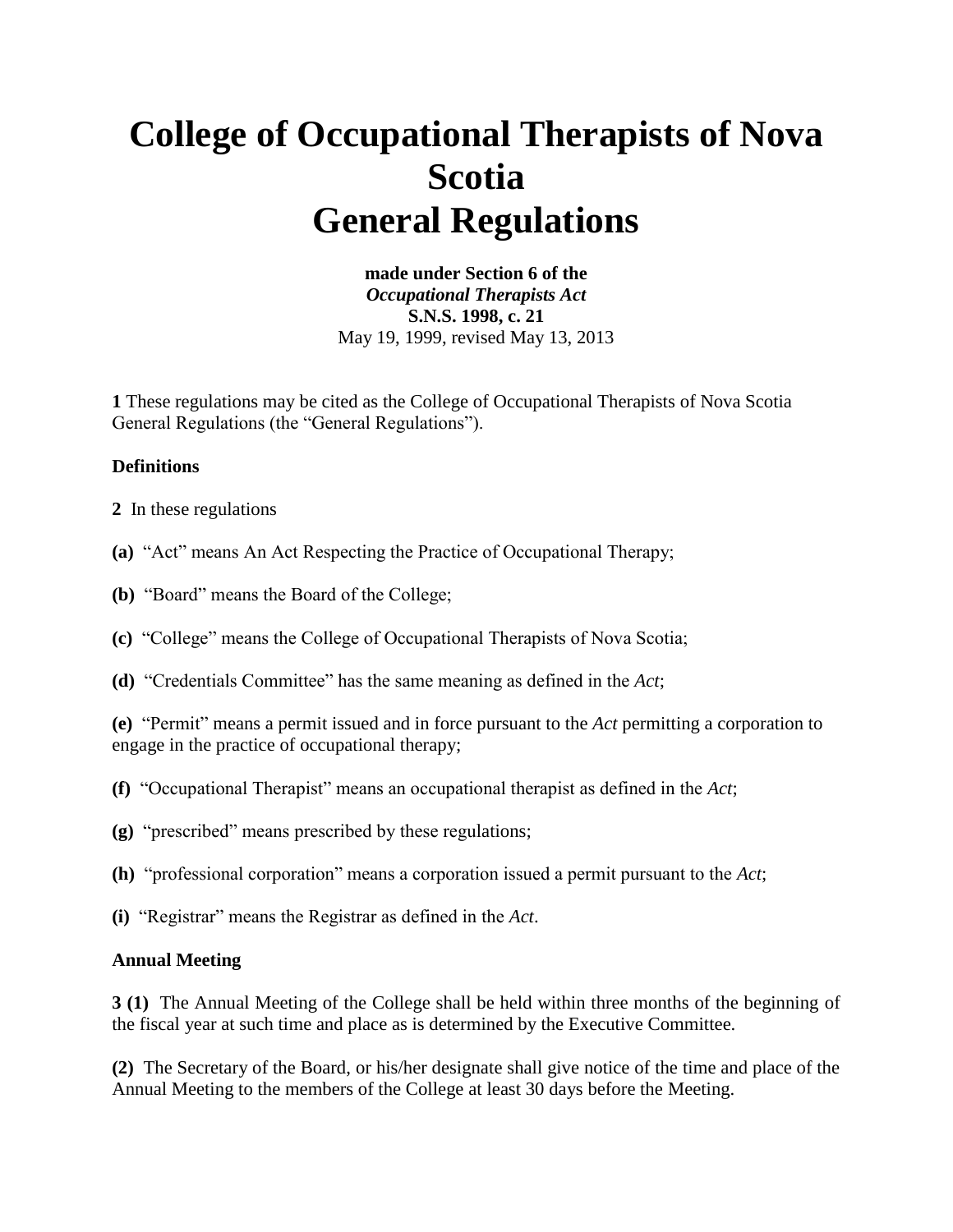#### **Responsibilities of the Board**

**4** The Board shall govern the affairs of the College as required by the *Act* and these regulations. Without limiting the generality of the foregoing, the Board shall:

**(a)** develop and maintain the mission, objectives and strategic plan of the College;

**(b)** ensure that rules, regulations and policies are established to provide for the management of the day-to-day processes of the College, ensure accountability to the Board, and prescribe the general framework within which the Registrar and staff will function in the best interests of the College in a manner consistent with these regulations;.

**(c)** provide for the administration of the College through the appointment of a Registrar to act as a Chief Administrative Officer, reporting to the Board of the College;

**(d)** ensure that the Registers of the College are maintained by the Registrar;

**(e)** elect officers from members of the Board pursuant to Section 15 of the *Act*;

**(f)** grant registration and licensure in accordance with the *Act* and the Regulations and provide for the discipline of members;

**(g)** provide for a program to ensure adequate financial support for the College;

**(h)** review, and as necessary make, revoke or amend these regulations on a regular basis;

**(i)** promote and support any educational and research functions endorsed by the College;

**(j)** appoint such standing and special committees as is deemed necessary from time to time, in addition to the committees required by legislation;

**(k)** annually recommend the appointment of an auditor in accordance with the *Act* and the Regulations;

**(l)** carry on corporate functions in accordance with the *Act*; and,

**(m)** perform all acts and functions not inconsistent with the *Act* or these Regulations.

#### **Officers of the Board**

**5** The Chair of the Board shall:

**(a)** preside at all meetings of the Board;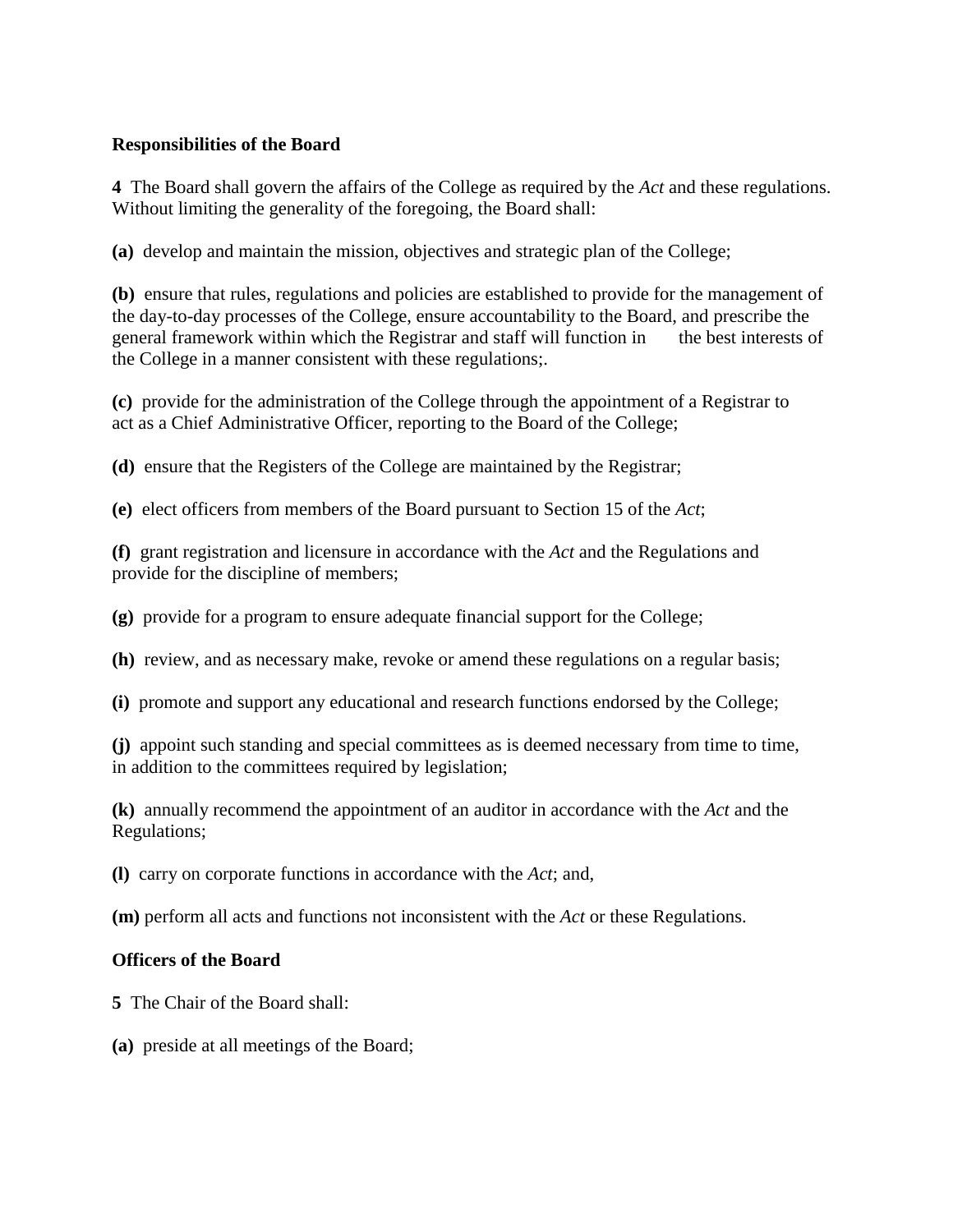**(b)** report to each annual meeting of the College concerning the operations of the College and report to the Board at each meeting of the Board;

**(c)** be an ex-office member of all Committees appointed by the Board; and,

**(d)** perform such other duties as may from time to time be determined by the Board.

6 The Vice-Chair shall assist the Chair and shall have all the powers and perform all the duties of the Chair in the absence or disability of the Chair, together with such other duties as may from time to time be assigned by the Board.

**7** The Secretary shall:

**(a)** ensure that minutes and attendance are taken of all meetings of the Board and all meetings of Committees of the Board;

**(b)** ensure that all correspondence to or from the Board is attended to in accordance with the Board's directions;

**(c)** ensure that all minutes, records and documents of the Board and all Committees of the Board are maintained;

**(d)** give such notice as required in these Regulations of meetings of the Board and the Annual Meeting of the College; and

**(e)** perform such other duties as ordinarily pertain to the office and as the Board may direct.

**8** The Treasurer shall:

- **(a)** ensure that licensure fees, renewals and fines are collected;
- **(b)** oversee the management of the accounts for the College;
- **(c)** oversee the disbursements of funds of the College;

**(d)** ensure that an annual budget is prepared and presented to the College;

**(e)** ensure that periodic financial statements are prepared and presented to the Board or the Executive Committee;

**(f)** ensure that a fiscal income statement, balance sheet and statement of retained earnings for the last fiscal year are prepared, audited and presented at the Annual General Meeting; and,

**(g)** perform such other duties as ordinarily pertain to the office and as the Board may direct.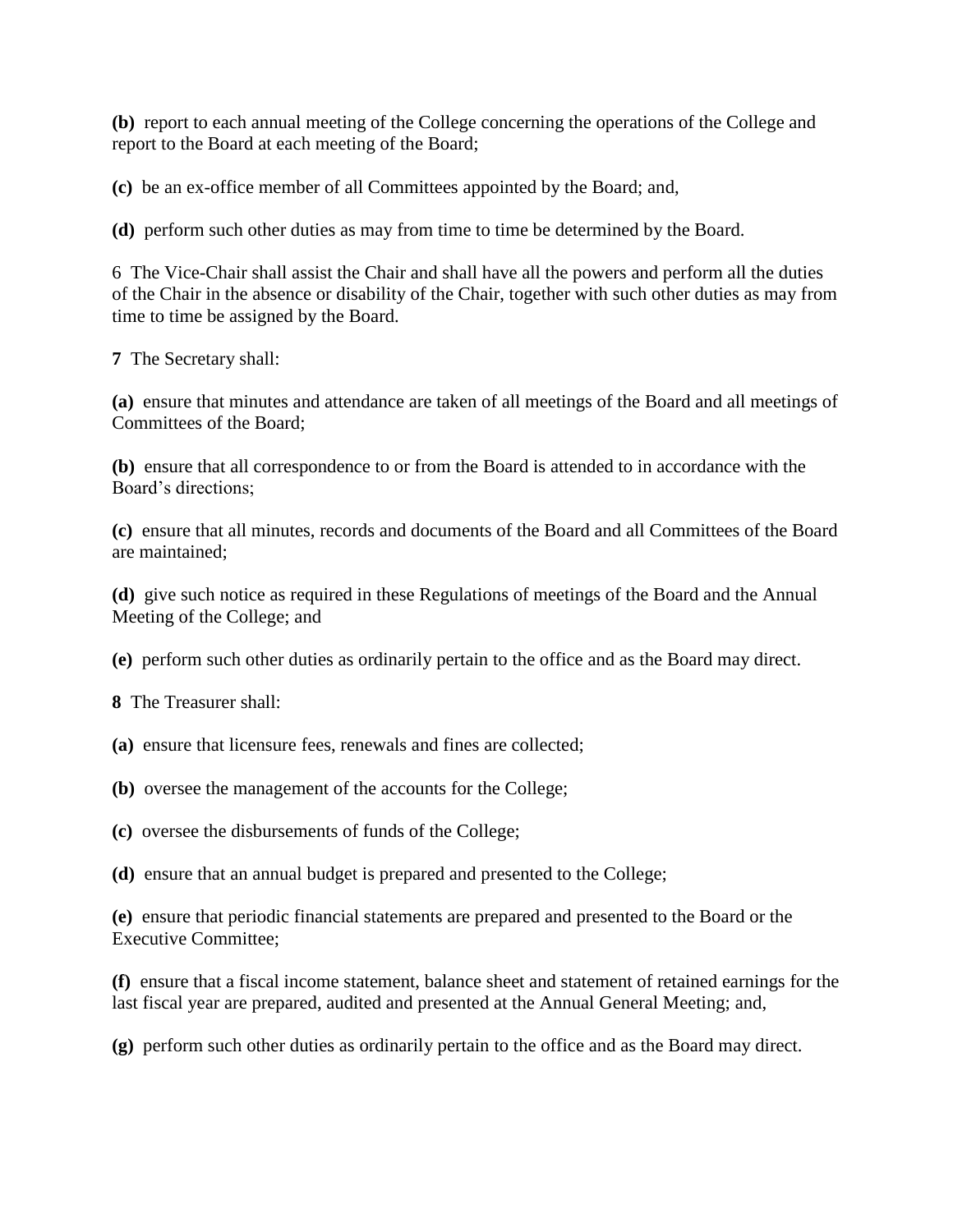#### **Removal of Board Members**

**9** For the purposes of Section 14(b) of the *Act*, a member of the Board ceases to be a member in good standing of the College,

**(a)** where the licence and/or registration of that person is suspended or revoked;

**(b)** where the person is convicted of an offence pursuant to the *Criminal Code (Canada)* or the *Narcotics Control Act (Canada)*;

**(c)** where the person fails to demonstrate good moral character; or

**(d)** where a person breaches confidentiality with respect to the confidential affairs of the Board; and

in that event the person may be removed from the Board by a simple majority vote of the remaining members of the Board present for the vote, subject to the requirements for a quorum.

#### **Procedure for Meetings**

**10** Regular meetings of the Board shall be held at least three (3) times in each calendar year at a time and place to be determined by the Chair.

**11** Notice and the Agenda of any regular meeting of the Board shall be given in writing not less than five (5) business days prior to the meeting to each member of the Board.

**12** Emergency meetings of the Board may be called by the Chair by giving notice by telephone to all members of the Board at least 24 hours in advance of the meeting.

**13** The Secretary shall call a special meeting of the Board when the Chair has received notice in writing from at least four (4) of the members of the Board requesting a special meeting. Notice of the special meeting shall specify the purpose of the meeting, may be given by telephone or in writing, and shall be given at least 48 hours in advance of the meeting.

**14** At any emergency or special meeting of the Board, no business shall be transacted other than that referred to in the Notice of the meeting.

**15** The Board may call for meetings or portions of a meeting to be held in camera in its discretion.

**16 (1)** Subject to subsection (2) and unless otherwise provided for in the regulations, fifty percent (50%) of the Board or a committee of the Board established under the regulations shall constitute a quorum.

**(2)** Ten percent (10%) of the members of the College shall constitute a quorum for the Annual General Meeting of the College.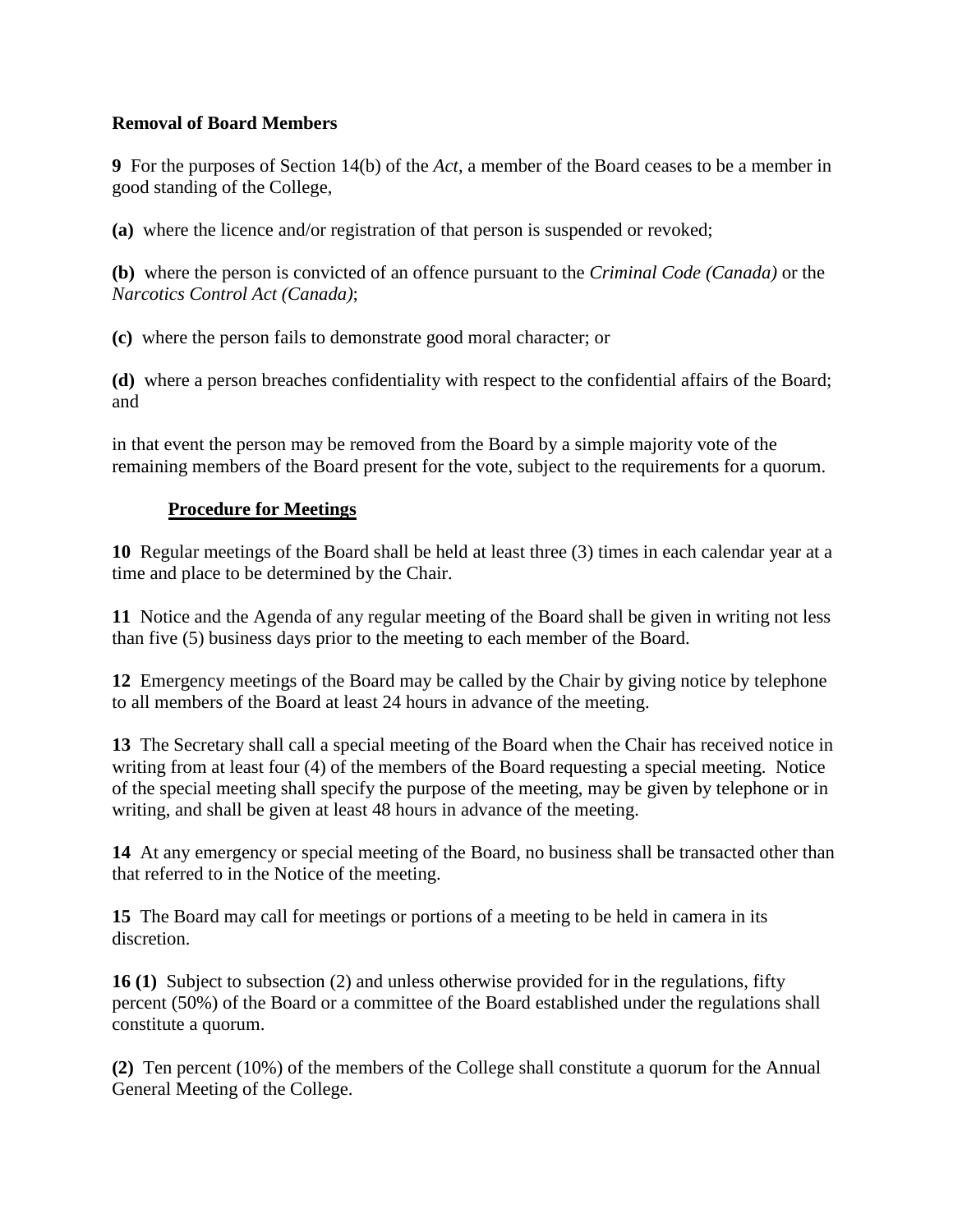**(3)** Unless the regulations provide otherwise, at every meeting of the College, each question shall be decided by a simply majority of votes.

**17** No meeting of the Board or any Board committee shall be valid where notice was not given according to these regulations, except where all persons not receiving such notice and in the form required by these regulations waive the necessity of such notice.

**18** Minutes shall be kept of formally constituted meetings of the Board and committees of the Board, in accordance with the practice of the Board, recognizing that Minutes shall not be required of informal discussions of members of the Board. Minutes shall be circulated among all persons entitled to attend such meetings within a reasonable time following the conclusion of such meetings.

**19** Questions arising at any meeting of the Board, or at any meeting of any committee of the Board, shall be decided by a majority of votes of those persons in attendance entitled to vote unless otherwise provided for in these regulations. In the case of an equality of votes, the Chair of the meeting, who ordinarily shall have no vote, shall cast the deciding vote.

**20 (1)** Except for votes involving an election or appointment or where a majority of the members of the Board or of a committee of the Board present at a meeting agree, all votes at any meeting of the Board, or at any meeting of any committee of the Board, shall be taken by oral assent or dissent.

**(2)** Subject to Section 46, voting at an Annual General Meeting or a special meeting of the College shall be by a show of hands unless any member of the College requests that the vote be by ballot.

**(3)** Each member of the College in attendance at the Annual General Meeting or a special meeting of the Colleges is entitled to one vote. Only members of the College in good standing are entitled to vote.

**21** Any question concerning procedure at any meeting of the Board or committee of the Board, which has not been provided for in these Regulations, shall be determined by the Chair of the meeting in accordance with *Perry's Call to Order.*

## **Committees**

**22** Subject to Section 25, the Board may appoint members of the Board to serve on standing committees of the Board and such other special committees as may be established in accordance with these regulations at the Annual General Meeting of the College or at the first regular meeting of the Board in each year.

**23** Standing Committees may include, but are not limited to, the Executive Committee, Investigation Committees, Hearing Committees, the Peer Assessment Committee, the Credentials Committee, the Practice Committee and the Nominations Committee.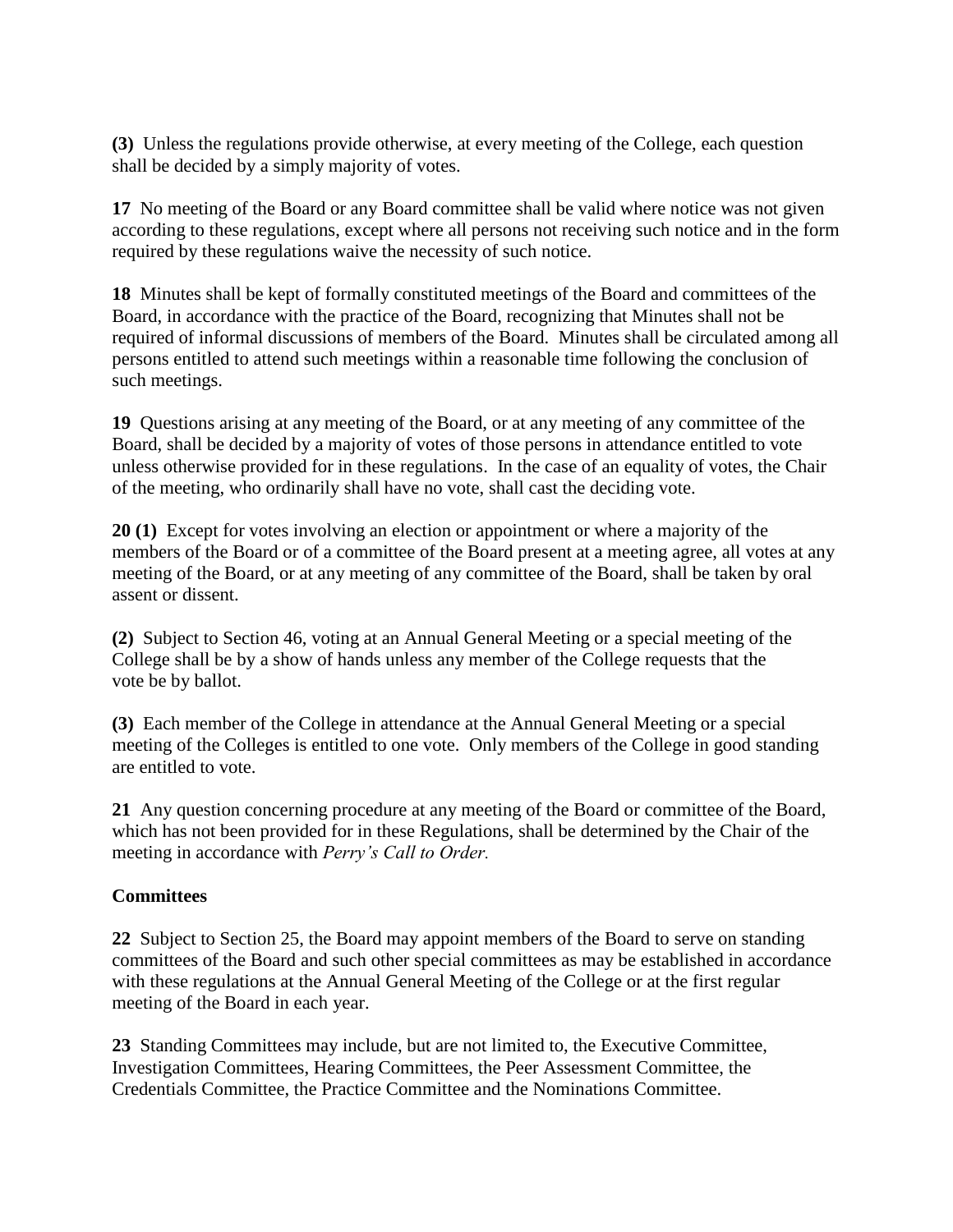**24** The Board may at any time create any standing or special committee of the Board, appoint its members and name the Chair and Vice-Chair of that committee.

**25 (a)** Persons other than members of the Board shall be eligible to serve as members of any committee established by the Board.

**(b)** In order for a member of the College to be eligible to serve on a committee established by the Board, the member shall be a member in good standing of the College.

**26** Except as where otherwise provided by resolution of the Board, members of standing or special committees shall serve for a renewable term as determined in the terms of reference for that committee.

**27** The Board shall approve terms of reference for any standing or special committee it appoints.

**28** A committee shall meet at the call of the chair of that committee or of any two members of that committee or at the direction of the Chair of the Board.

**29** The Board may, by resolution, dissolve any standing or special committee at any time.

# **Executive Committee**

**30** The Executive Committee shall:

**(a)** unless provided otherwise by resolution of the Board, consist of the Chair of the Board, the Vice-Chair of the Board, the Treasurer of the Board, and the Secretary of the Board;

**(b)** be chaired by the Chair of the Board;

**(c)** subject to the *Act* and these Regulations, perform those duties and functions described in the terms of reference for the Executive Committee as established by the Board from time to time;

**(d)** carry out such other functions as directed by the Board; and

**(e)** meet as required.

## **Nominations Committee**

**31** The Board may appoint a Nominations Committee composed of such persons as the Board may select, except that any Nominations Committee appointed by the Board shall be composed of at least one member of the Board and one member of the College.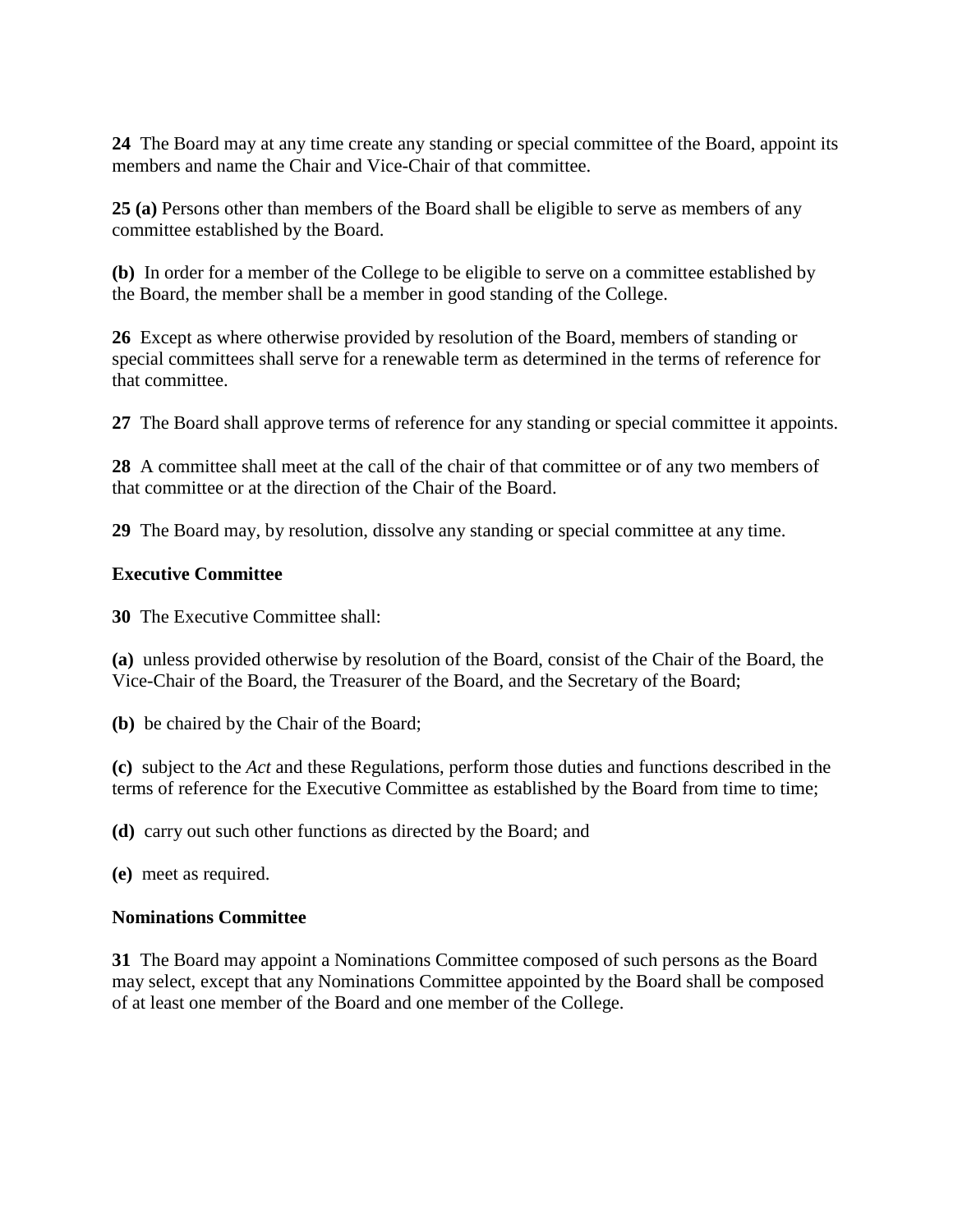## **Expenses**

**32** Members of the Board and committees of the Board shall be reimbursed those reasonable expenses incurred in the performance of their duties in accordance with the policies of the Board.

# **The Registrar**

**33** Pursuant to Section 15(3) of the *Act*, for the purpose of appointing a Registrar, an occupational therapist is a person who holds a degree or diploma in occupational therapy approved by the Board.

**34** The Registrar shall be responsible to the Board for the planning and implementation of all aspects of the management and operation of the College and shall be the Officer responsible for carrying out such policies and directives as may from time to time be established by the Board.

**35** The Registrar shall have and may exercise such power and authority as is conferred upon that position by the *Act,* by these Regulations and by any rules, directives or resolutions of the Board.

**36** Without limiting the generality of Section 35, the Registrar shall:

**(a)** unless excused by the Board, attend meetings of the Board;

**(b)** unless these Regulations or a resolution of the Board provides otherwise, be an ex-officio member, without a vote, of all committees of the Board and of all standing and special Committees of the Board;

**(c)** subject to the authority of the Board, be responsible for the selection, employment, control, discipline, suspension and discharge of all employees;

**(d)** exercise those powers of discipline as set out in the *Act* and the Regulations;

**(e)** maintain the Registers of the College; and,

**(f)** perform such other duties as directed from time to time by the Board.

## **Seal of the College**

**37** There shall be a seal of the College which shall be maintained by the Secretary of the Board or the Registrar.

## **Execution of Contracts**

**38** The Board shall designate the person(s) authorized to execute contracts, agreements and documents, whether in the general or the particular, and subject to such restrictions and limitations as the Board may require.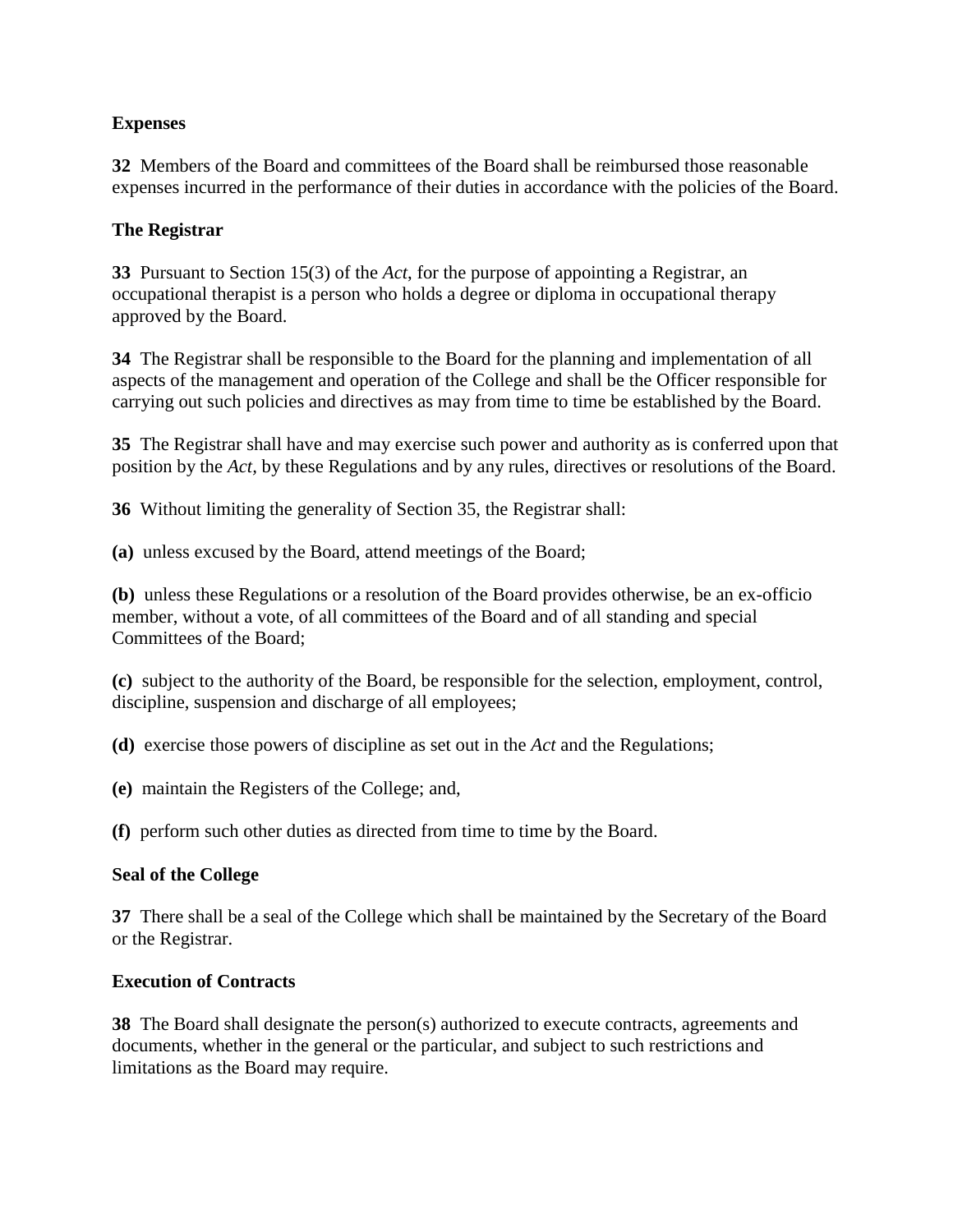## **Registers**

**39** In addition to the requirements of Section 18(1) and 19(2) of the *Act*, each register maintained by the College shall include the practicing status of the occupational therapist, the type of registration he or she has been granted, the effective dates of such registration and the existence of any conditions or restrictions on his or her ability to practice.

## **Code of Ethics**

**40** Unless otherwise determined by resolution of the College at an Annual General or special meeting, the Code of Ethics of the College shall be those approved by the Board.

# **Vacancy**

**41** The Board shall notify the Governor-in-Council of any vacancy relating to any position appointed by Governor-in-Council pursuant to the *Act*.

**42** Elections may be held at the Annual General Meeting of the Board or at such other times as is necessary to fill vacancies.

# **Elections**

**43 (1)** The Nominations Committee shall receive nominations for election to the Board which shall be supported by an application in the form approved by the Board and two written recommendations prior to the Annual General Meeting of the College.

**(2)** The Nominations Committee may receive nominations from the floor at the Annual General Meeting of the College.

**(3)** Nominations shall be called for from the floor three times for each position before nominations are closed.

**(4)** This section applies mutatis mutandis to elections conducted other than at the Annual General Meeting of the College.

**44** The Board may appoint such person or persons to act as presiding officers for the election.

**45** Nomination forms, ballots, and such other forms as may be required to conduct elections shall be those approved by the Board from time to time.

**46** A separate vote by ballot shall be conducted for each vacancy on the Board.

**47** The presiding officer(s) appointed by the Board shall designate two members of the College present at the election to act as scrutineers and to count the ballots.